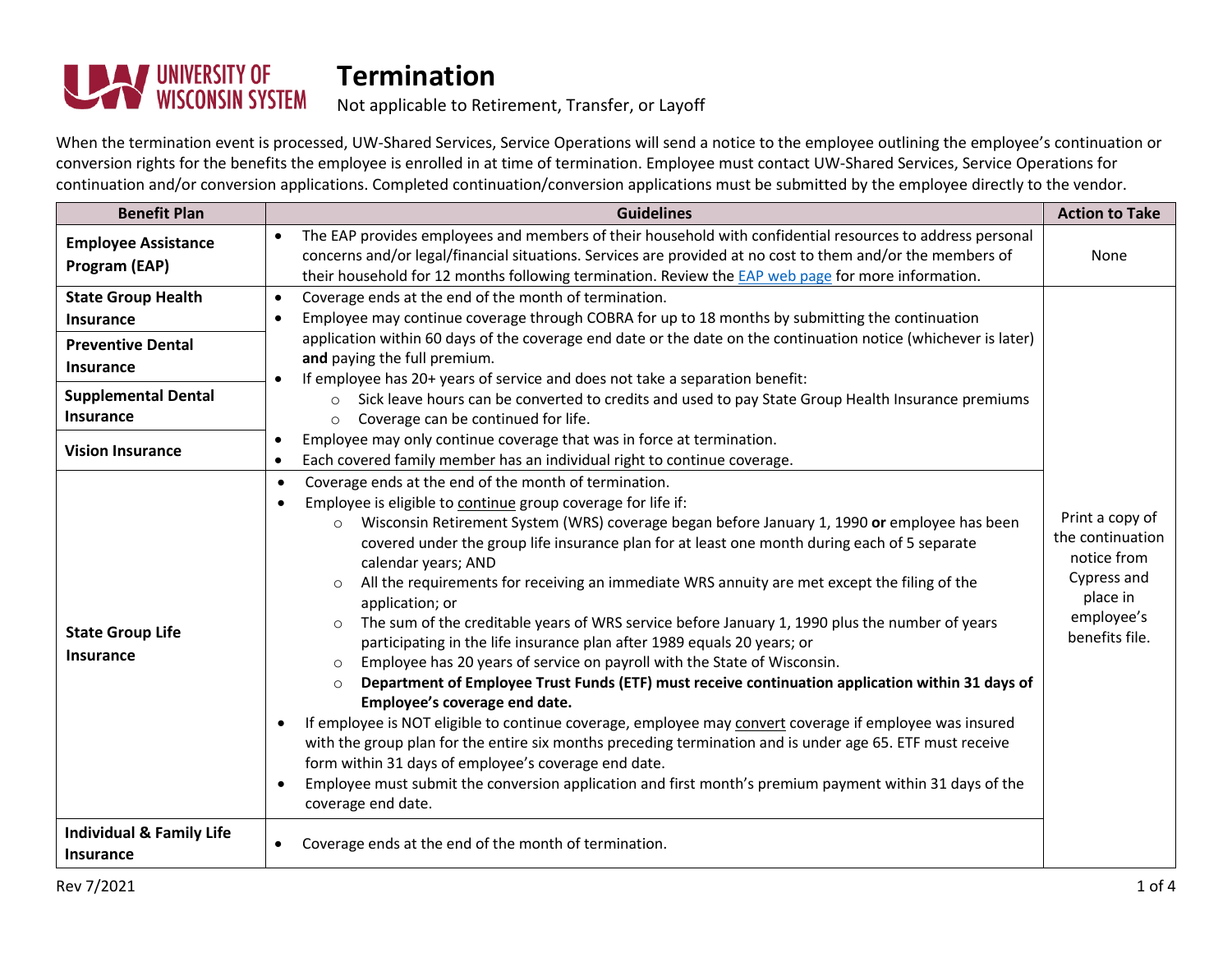

Not applicable to Retirement, Transfer, or Layoff

| UW Employees, Inc.<br>Life Insurance                                                 | Employee may convert to an individual policy by submitting a conversion application and first month's<br>premium payment within 31 days of the coverage end date.                                                                                                                                                                                                                                                                                                                                                                                                                                                                                                                                                                                                                                                                                                                                                                                                                                                                                                                                                                                                                                                                                                                                                                                                                                                  |                                                                                                                                                                                                                                                                                    |
|--------------------------------------------------------------------------------------|--------------------------------------------------------------------------------------------------------------------------------------------------------------------------------------------------------------------------------------------------------------------------------------------------------------------------------------------------------------------------------------------------------------------------------------------------------------------------------------------------------------------------------------------------------------------------------------------------------------------------------------------------------------------------------------------------------------------------------------------------------------------------------------------------------------------------------------------------------------------------------------------------------------------------------------------------------------------------------------------------------------------------------------------------------------------------------------------------------------------------------------------------------------------------------------------------------------------------------------------------------------------------------------------------------------------------------------------------------------------------------------------------------------------|------------------------------------------------------------------------------------------------------------------------------------------------------------------------------------------------------------------------------------------------------------------------------------|
| <b>University</b><br><b>Insurance Association</b><br>(UIA) Life Insurance            | Coverage ends on December 31 <sup>st</sup> following the employee's termination date.<br>$\bullet$<br>Employee may convert to an individual policy by submitting a conversion application and first premium<br>payment within 31 days of the coverage end date.<br>If termination is due to a documented medical disability, employee may continue coverage at active<br>$\bullet$<br>employee rate.                                                                                                                                                                                                                                                                                                                                                                                                                                                                                                                                                                                                                                                                                                                                                                                                                                                                                                                                                                                                               | None                                                                                                                                                                                                                                                                               |
| <b>Accidental Death &amp;</b><br><b>Dismemberment (AD&amp;D)</b><br><b>Insurance</b> | Coverage ends at the end of the month of termination.<br>$\bullet$<br>Employee may convert to an individual policy by contacting Zurich American Insurance within 60 days of<br>$\bullet$<br>coverage end date.                                                                                                                                                                                                                                                                                                                                                                                                                                                                                                                                                                                                                                                                                                                                                                                                                                                                                                                                                                                                                                                                                                                                                                                                    | <b>None</b>                                                                                                                                                                                                                                                                        |
| <b>Accident Insurance</b>                                                            | Coverage ends at the end of the month of termination.<br>$\bullet$<br>Employee may continue coverage by submitting a portability election and first month's premium<br>$\bullet$<br>payment within 31 days from the date notified of their rights or date their coverage ended, whichever is<br>later.                                                                                                                                                                                                                                                                                                                                                                                                                                                                                                                                                                                                                                                                                                                                                                                                                                                                                                                                                                                                                                                                                                             | None                                                                                                                                                                                                                                                                               |
| <b>Income Continuation</b><br><b>Insurance</b>                                       | Coverage ends at termination. No option to continue or convert coverage.<br>$\bullet$                                                                                                                                                                                                                                                                                                                                                                                                                                                                                                                                                                                                                                                                                                                                                                                                                                                                                                                                                                                                                                                                                                                                                                                                                                                                                                                              | None                                                                                                                                                                                                                                                                               |
| <b>Flexible Spending Account</b><br>(FSA)                                            | <b>Health Care FSA / Limited Purpose FSA</b><br>If employee has carryover FSA from prior year, but no current year FSA:<br>Employee may only incur expenses through last day on payroll.<br>$\Omega$<br>If employee has current year FSA:<br>Employee may only incur expenses through end of month of final FSA contribution, unless<br>$\circ$<br>they meet their full annual pledge. Unused funds are forfeited. Applies to both carryover and<br>current year FSA funds.<br>If full annual pledge is met, employee may continue to incur expenses through December 31st<br>(applies to carryover and current year FSA funds). Full annual pledge may be met by:<br>Contributing remaining annual amount pre-tax on last paycheck(s); or<br>Submitting continuation application and after-tax payments to the Department of<br>Employee Trust Funds (ETF).<br><b>Dependent Day Care Account</b><br>Employee cannot continue dependent day care contributions upon end of employment. Expenses may<br>be incurred thru end of plan year (December 31 <sup>st</sup> ). Can request reimbursement for eligible expenses until<br>account is exhausted or until March 31 <sup>st</sup> following the end of the plan year (whichever comes first).<br>Last day to submit claims for Health Care/Limited Purpose FSAs and Dependent Day Care Account is March<br>31 <sup>st</sup> following the end of the plan year. | If employee<br>would like to<br>contribute<br>remaining<br>annual pledge<br>via payroll<br>before<br>termination:<br>FSA Event: 1st<br>day of the pay<br>period the FSA<br>amount should<br>change. FSA<br>Event should be<br>created before<br><b>TERM Event is</b><br>processed. |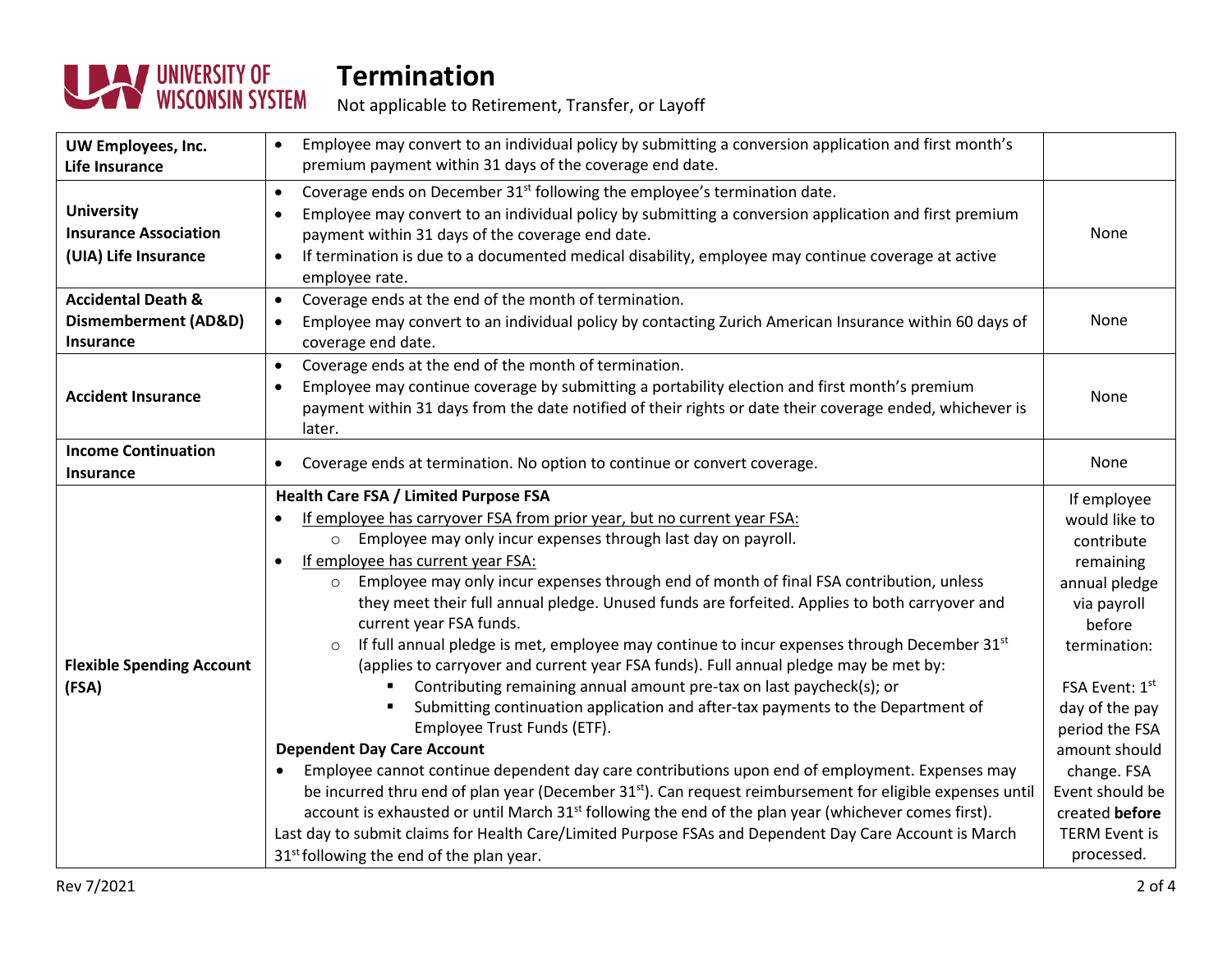

Not applicable to Retirement, Transfer, or Layoff

| <b>Health Savings Account</b><br>(HSA)                                                                              | Pre-tax contributions will end with last paycheck.<br>$\bullet$<br>Post-tax contributions (up to the annual maximum) can be made after termination if you are enrolled in an HDHP through<br>$\bullet$<br>COBRA with the UW System or through other employment that offers an HSA qualified HDHP.<br>Employee may continue to use the money in their HSA to pay for qualified medical, dental and/or vision expenses.<br>$\bullet$<br>Employee can move their HSA funds to another HSA vendor or leave the funds with the current plan administrator.<br>$\bullet$<br>If the employee leaves their funds with the current plan administrator or does not take any action to move their<br>$\circ$<br>funds to another HSA vendor within 30 days of termination, their HSA will automatically convert to an individual<br>HSA (not affiliated with State of WI employment) and a monthly administrative fee will automatically be deducted |
|---------------------------------------------------------------------------------------------------------------------|-------------------------------------------------------------------------------------------------------------------------------------------------------------------------------------------------------------------------------------------------------------------------------------------------------------------------------------------------------------------------------------------------------------------------------------------------------------------------------------------------------------------------------------------------------------------------------------------------------------------------------------------------------------------------------------------------------------------------------------------------------------------------------------------------------------------------------------------------------------------------------------------------------------------------------------------|
| Wisconsin<br><b>Retirement System (WRS)</b>                                                                         | from their HSA.<br>Contributions end on last check.<br>Employee must contact Department of Employee Trust Funds (ETF) for options upon termination.<br>Employee may start their retirement benefit when they reach age 55 (age 50 for protective categories) or take a separation<br>benefit (employee contributions plus accrued interest).<br>May leave contributions in WRS to accumulate interest.<br>If not vested, employee can only take a separation benefit (at any time). May leave money in WRS to accumulate interest.<br>$\bullet$<br>If employee takes a separation benefit, years of service are zeroed out. If they return to state service, they will start with no<br>$\bullet$<br>prior service.                                                                                                                                                                                                                       |
| UW 403(b) Supplemental<br><b>Retirement Program (SRP)</b><br><b>Wisconsin Deferred</b><br><b>Compensation (WDC)</b> | Contributions end on last check.<br>$\bullet$<br>Direct employees to contact their recordkeepers(s) for options upon termination.<br>$\bullet$                                                                                                                                                                                                                                                                                                                                                                                                                                                                                                                                                                                                                                                                                                                                                                                            |
| <b>Timesheets &amp; Leave</b><br><b>Reports</b>                                                                     | Confirm that all timesheets and leave reports have been entered.<br>$\bullet$<br>Faculty, Academic Staff and Limited Appointees must enter all leave reports prior to their termination date or their sick<br>$\bullet$<br>leave will be reduced upon their termination date.                                                                                                                                                                                                                                                                                                                                                                                                                                                                                                                                                                                                                                                             |
| <b>Vacation, Personal</b><br><b>Holiday, Floating Legal</b><br><b>Holiday</b>                                       | If applicable, enter any payouts for Vacation, Personal Holiday, Floating Legal Holiday (must be earned by termination) and<br>Banked leave hours. Process Payouts and Paybacks upon Termination or Transfer in HRS (KB 17670) for more information.                                                                                                                                                                                                                                                                                                                                                                                                                                                                                                                                                                                                                                                                                      |
| <b>Sick Leave</b>                                                                                                   | Sick leave balance will be lost unless:<br>$\bullet$<br>Employee is transferring to another state agency. Review the Sick Leave Credit Transfer Between State Agencies for<br>$\circ$<br>state agencies that accept sick leave credits.<br>Employee returns within reinstatement period:<br>$\circ$<br>University Staff-<br>$\circ$<br>Return within 5 years to any leave-earning appointment.<br>л.                                                                                                                                                                                                                                                                                                                                                                                                                                                                                                                                      |